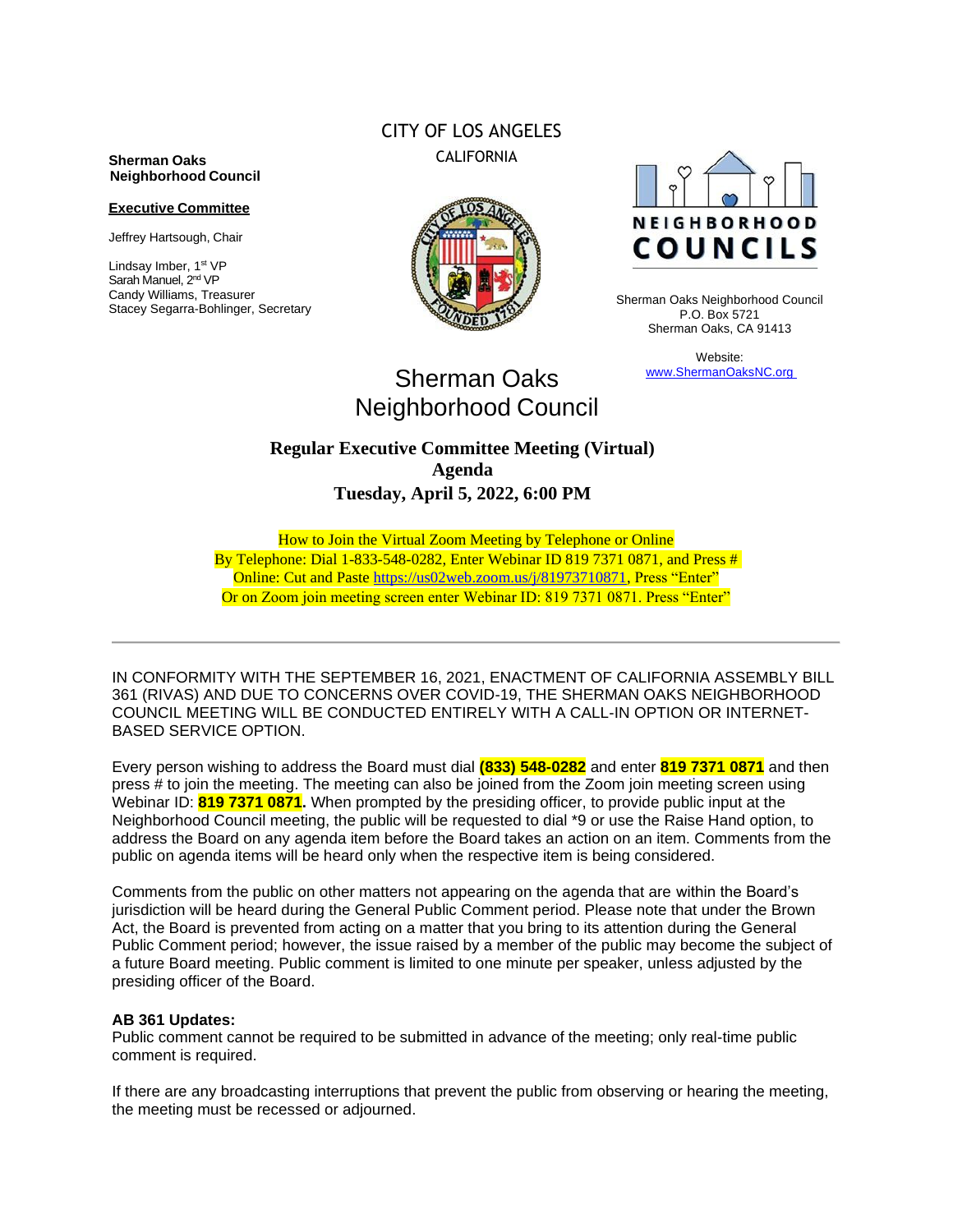Sherman Oaks Neighborhood Council Regular Executive Committee Meeting Agenda, Tuesday, April 5, 2022, 6:00 pm Page 2

If members of the public are unable to provide public comment or be heard due to issues within the Neighborhood Council's control, the meeting must be recessed or adjourned.

Any messaging or virtual background is in the control of the individual board member in their personal capacity and does not reflect any formal position of the Neighborhood Council or the City of Los Angeles.

> *The Neighborhood Council system enables meaningful civic participation for all Angelenos and serves as a voice for improving government responsivenessto local communities and their needs. We are an advisory body to the City of Los Angeles, comprised of stakeholder volunteers who are devoted to the mission of improving our communities.*

- **1. Call to Order –** Jeffrey Hartsough, President
- **2. Roll Call**
- **3. ADMINISTRATIVE MOTIONS,** Action item. Vote required. **a.** A motion to approve the Minutes of the February 1, 2022,
	- Executive Committee Meeting.
- **4. Comments by Public Officials**
- **5. President's Report**

### **6. Treasurer's Report/Finance Committee – Howard Katchen, Acting Chair**

- a. Treasurer's Report
- b. End of Fiscal Year planning
- c. Finance Committee motions for the April 11, 2022, SONC Board Meeting.
	- Monthly Expenditure Report (MER) for the period ending February 28, 2022.
		- [SONC MER February 28, 2022](https://www.shermanoaksnc.org/ncfiles/viewCommitteeFile/29210)
		- NPG Friends of the Sherman Oaks Library Makerspace Program [NPG FOSOL Makerspace Program](https://www.shermanoaksnc.org/ncfiles/viewCommitteeFile/29211)
- **7. Public Comments –** Comments by the public on non-agenda items within the Executive Committee's jurisdiction.

### **8. Discussion regarding:**

- 1) Committees
	- a) Additions Human Services, Animal Welfare, other
	- b) Goals
- 2) BONC Policies
	- a) Proposed [Digital Media Policy](https://www.shermanoaksnc.org/ncfiles/viewCommitteeFile/29212) Failed
	- b) Revised Red-Lined [Draft Code of Conduct](https://www.shermanoaksnc.org/ncfiles/viewCommitteeFile/29213) Policy Pending
- 3) SONC 2023 elections 12 months